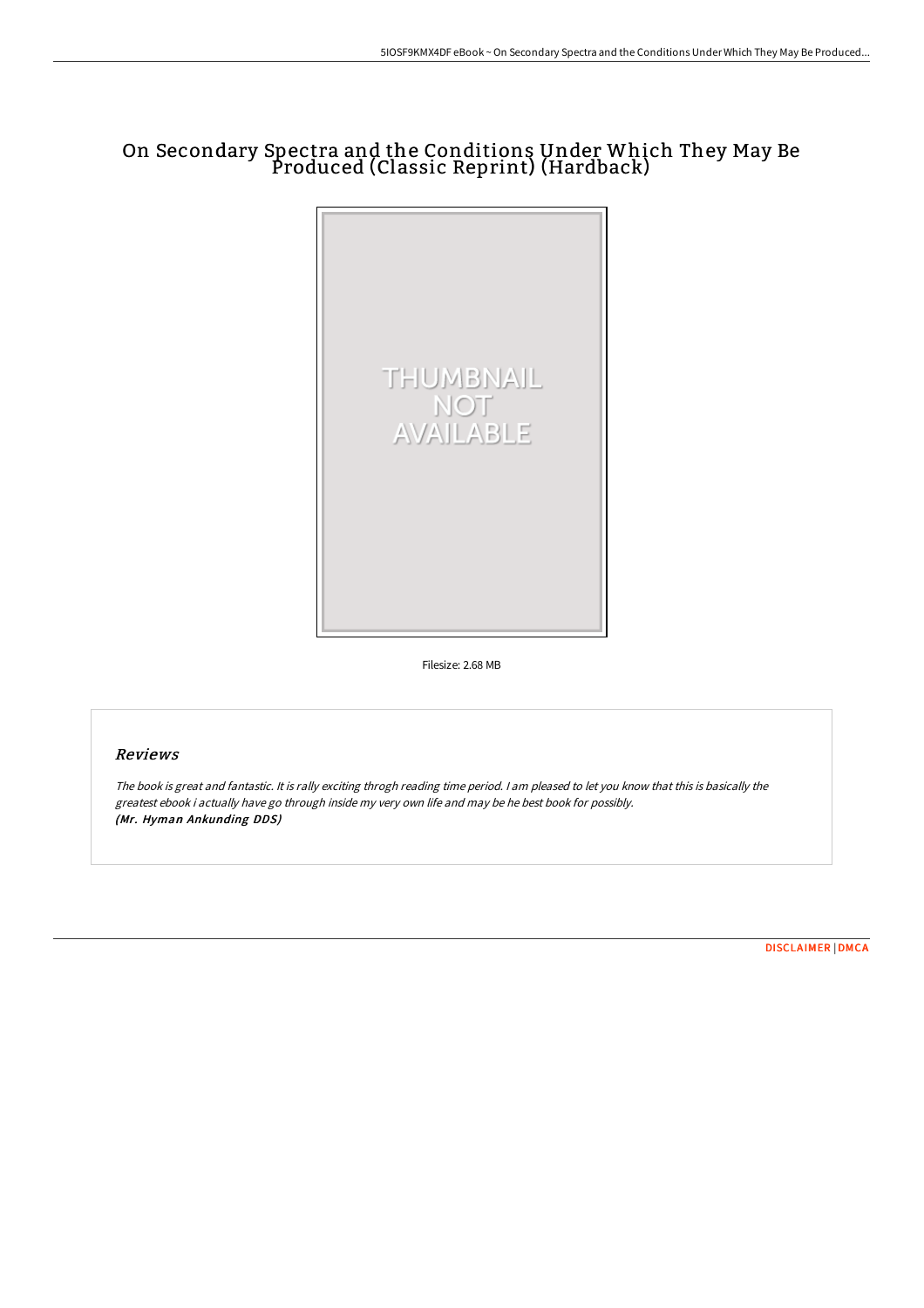# ON SECONDARY SPECTRA AND THE CONDITIONS UNDER WHICH THEY MAY BE PRODUCED (CLASSIC REPRINT) (HARDBACK)



Forgotten Books, 2018. Hardback. Condition: New. Language: English . Brand New Book \*\*\*\*\* Print on Demand \*\*\*\*\*. Excerpt from On Secondary Spectra and the Conditions Under Which They May Be Produced Most metallic spectra are greatly altered by the addition of capacity, it is true, but the changes produced are by no means comparable with the change from primary to secondary, while metallic spectra, by every test known, are already secondary spectra before adding capacity. They are series spectra, Show the Zeeman effect and the displacement effect due to pressure, and the new lines brought in by added capacity are of the same (secondary) character. That so many metallic vapors exhibit banded absorption Spectra would Seem to indi cate that metals may have primary spectra as well as nonmetals, but if so they are to be sought in the electrodeless discharge and cathode luminescence where the excitation is very feeble, rather than in the condenser discharge. Nor would the oxyhydrogen ?ame, banded spectra of the metals studied by Hartley and Ramage be comparable with primary spectra. In these spectra the lines of the series spectra Simply become the heads of the bands in the ?ame spectra, while the lines of a true secondary spectrum appear to have no relation to the bands of the corresponding primary. Another notable distinction between the spectra of electrlo-negativeand electrolpositive elements is that the former, both primary and secondary, are remarkably invariant, while it is difficult to obtain the spectrum of a metal twice alike. Why Should a condenser discharge produce a secondary spectrum? The oscillation frequency of a condenser is so much less than the fre quency of collision of an electron in a gas at 1 mm pressure that an electron must collide a great number of times before the impelling force is...

B Read On Secondary Spectra and the Conditions Under Which They May Be Produced (Classic Reprint) [\(Hardback\)](http://www.bookdirs.com/on-secondary-spectra-and-the-conditions-under-wh-1.html) **Online** 

B Download PDF On Secondary Spectra and the Conditions Under Which They May Be Produced (Classic Reprint) [\(Hardback\)](http://www.bookdirs.com/on-secondary-spectra-and-the-conditions-under-wh-1.html)